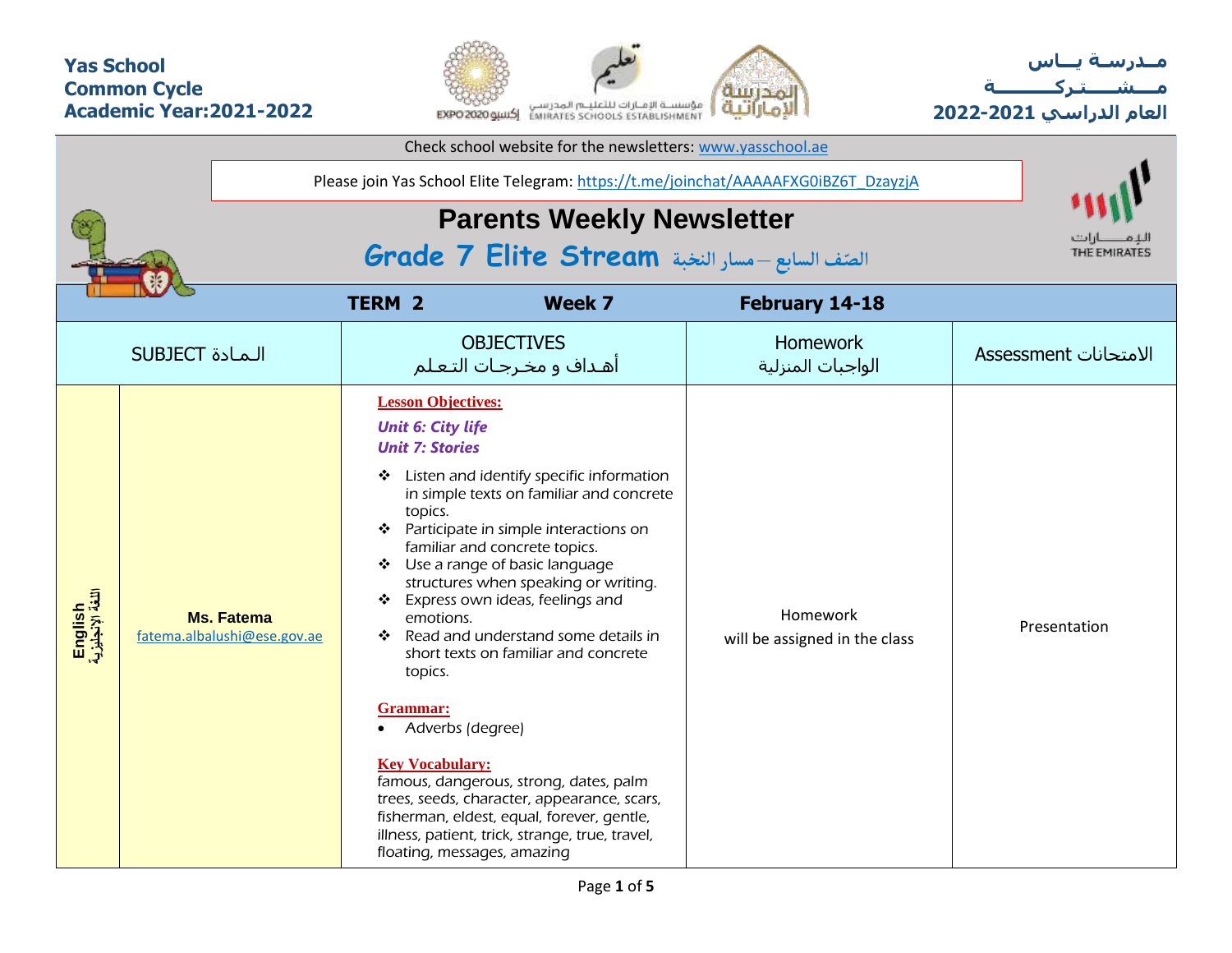| Math<br>الرياضيات | Ms. Khadija (7H, 7G)<br>Khadija.AAlteneiji@ese.gov.ae                 | <b>Module 10- Sampling and Statistics</b><br>M10L4 - Compare Two Populations<br>$\bullet$<br>M10L5 - Assess Visual Overlap<br>$\bullet$                                                                                                                                                                                                  | Homework will be assigned<br>on ALEKS.                                        | <b>Assessment</b><br>Students will be examined on<br>lessons (M10L4 and M10L5)<br>on Thursday 17th February<br>2022.                                                                                                                                                               |
|-------------------|-----------------------------------------------------------------------|------------------------------------------------------------------------------------------------------------------------------------------------------------------------------------------------------------------------------------------------------------------------------------------------------------------------------------------|-------------------------------------------------------------------------------|------------------------------------------------------------------------------------------------------------------------------------------------------------------------------------------------------------------------------------------------------------------------------------|
| Math<br>الرياضيات | <b>Mr. Mohammad Bassam</b><br>(7E, 7F)<br>Mohammadb.hassan@ese.gov.ae | Module $10$ – Sampling and Statistics<br>M10L2 - Make Predictions<br>M10L3 – Generate Multiple Samples<br>$\bullet$<br>M10L4 – Compare Two Populations<br>$\bullet$<br>M10L5 - Assess Visual Overlap                                                                                                                                     | Homework will be assigned<br>on ALEKS                                         | Weekly pop-Quiz in the<br>following lessons:<br>(M9L4, M9L5, M9L6<br>and $M10L1$ )<br>on Thursday 17 <sup>th</sup> February<br>2022                                                                                                                                                |
| Science<br>الطوم  | Mrs. Meeta (7E,7F)<br>Meeta.goklani@ese.gov.ae                        | <b>LESSON - NATURAL HAZARDS</b><br>Construct explanations about the<br>factors that cause severe<br>weather.<br>Analyze and interpret data to<br>$\overline{a}$<br>determine the risk of severe<br>weather in different regions.<br>Use maps to understand the<br>patterns scientists use to predict<br>the likelihood of future events. | Complete all the task on LMS<br>and Inspire Science<br>Comprehension activity | Assessment<br>Tuesday 15 <sup>th</sup> of February<br>2022<br>Pop Quiz on<br><b>Earthquake risks</b><br>+ volcano risks<br><b>Tutoring on Wednesday</b><br>16th of February 2022<br><b>Week 8</b><br>(MOE exam on swift assess)<br>(Week 1 to week 7) material<br>must be covered. |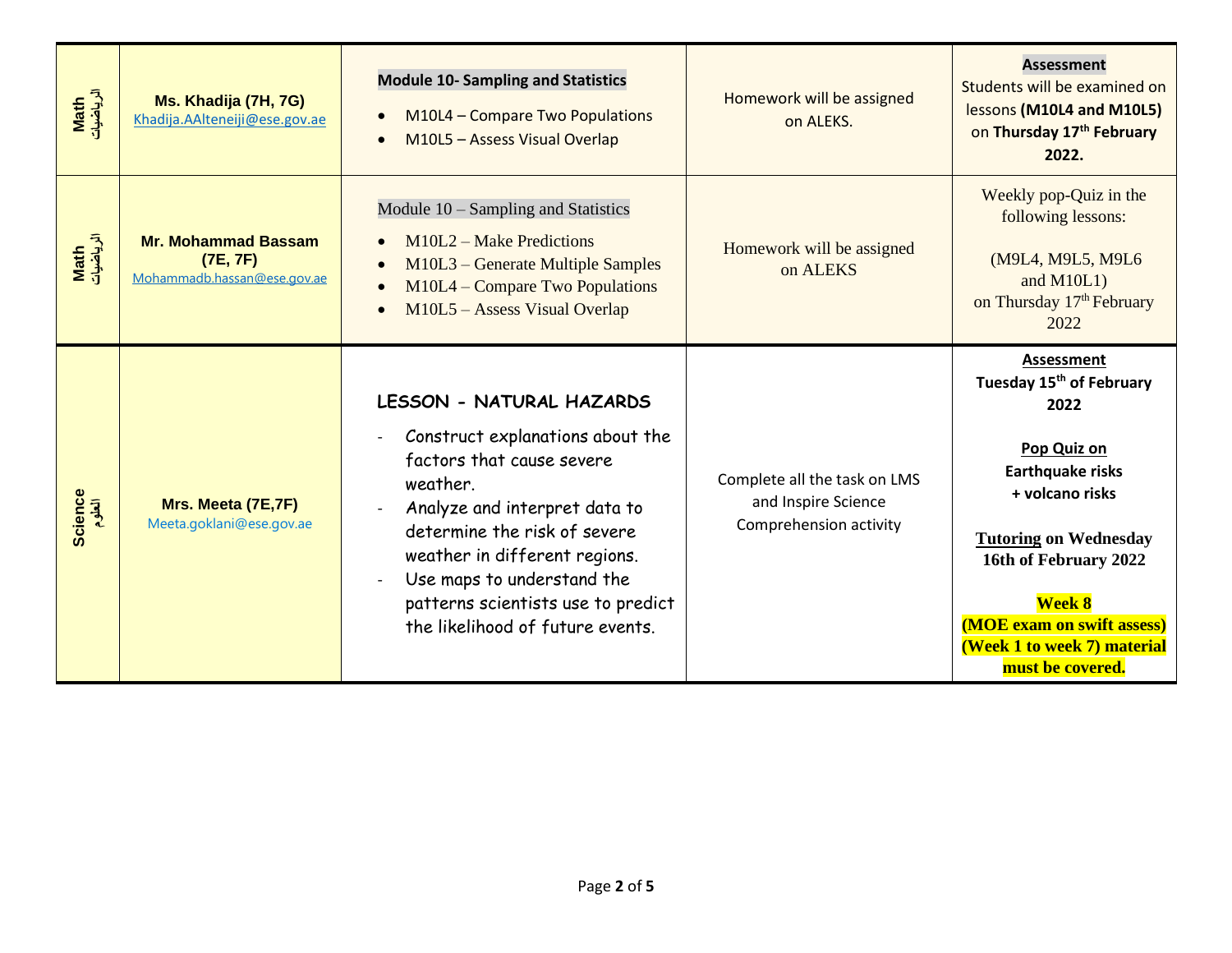| Science<br>العلوم              | <b>Mrs. Alia (Girls)</b><br>Alia.Khraishah@ese.gov.ae   | <b>Lesson Objectives:</b><br>Unit 4: THE CHANGING EARTH<br><b>Module 4: NATURAL HAZARDS</b><br><b>U4M4L3 Severe Weather Risks</b><br>Students are expected to:<br>Construct explanations about the<br>factors that cause severe weather.<br>Analyze and interpret data to<br>$\bullet$<br>determine the risk of severe weather<br>in different regions.<br>Use maps to understand the patterns<br>$\bullet$<br>scientists use to predict the likelihood<br>of future events. | Will be posted at LMS                       | <b>Assessment</b><br><b>Monday</b><br>14th of February 2022<br>Pop Quiz on<br>Earthquake risks<br>+ volcano risks<br>https://quizizz.com/ad<br>min/quiz/6200adcdcdb<br>705001e31f4b7<br>https://quizizz.com/ad<br>min/quiz/6200b92ef53<br>a64001d236091<br>https://quizizz.com/ad<br>min/quiz/6200b9932a<br>01a3001db36848<br>https://quizizz.com/ad<br>min/quiz/61f77f1b2c2<br>5c2001d42511e<br><b>Tutoring on Tuesday 15th</b><br>of February 2022<br><b>Week 8 (MOE exam at swift</b><br>asses) (Week 1 to week 7)<br>material must be covered. |
|--------------------------------|---------------------------------------------------------|------------------------------------------------------------------------------------------------------------------------------------------------------------------------------------------------------------------------------------------------------------------------------------------------------------------------------------------------------------------------------------------------------------------------------------------------------------------------------|---------------------------------------------|----------------------------------------------------------------------------------------------------------------------------------------------------------------------------------------------------------------------------------------------------------------------------------------------------------------------------------------------------------------------------------------------------------------------------------------------------------------------------------------------------------------------------------------------------|
|                                | المعلم حمد (7E, 7F)<br>hamed.elkhalil@ese.gov.ae        | قراءة: "عصفورا السّيدة بيرونيه<br>• قراءة "اقتن حيوانا أليفا"                                                                                                                                                                                                                                                                                                                                                                                                                | استكمال الأنشطة<br>على بوابة التعلّم الذّكي | تسميع قصيدة "أعطني الناي"                                                                                                                                                                                                                                                                                                                                                                                                                                                                                                                          |
| Arabic<br>اللغة العربية        | المعلمة فاطمة (7G, 7H)<br>fatima-ym.alnuaimi@ese.gov.ae | • قراءة: "عصفورا السّيدة بيرونيه<br>• فَراءة "اقتن حيوانا أليفا"                                                                                                                                                                                                                                                                                                                                                                                                             | استكمال الأنشطة<br>على بوابة التعلّم الذّكى | تسميع قصيدة "أعطني الناي"                                                                                                                                                                                                                                                                                                                                                                                                                                                                                                                          |
| slamic<br>التربية<br>الإسلامية | المعلمة دلال<br>dalal.alhajeri@ese.gov.ae               | درس القلب وصلاح الإنسان                                                                                                                                                                                                                                                                                                                                                                                                                                                      | أنشطة منصة LMS                              | تسميع سورة الرحمن +<br>اختبار في الدروس التالية<br>(بشارة ومواساة والاعتدال في<br>الإنفاق)<br>في يومي الأربعاء والخأميس                                                                                                                                                                                                                                                                                                                                                                                                                            |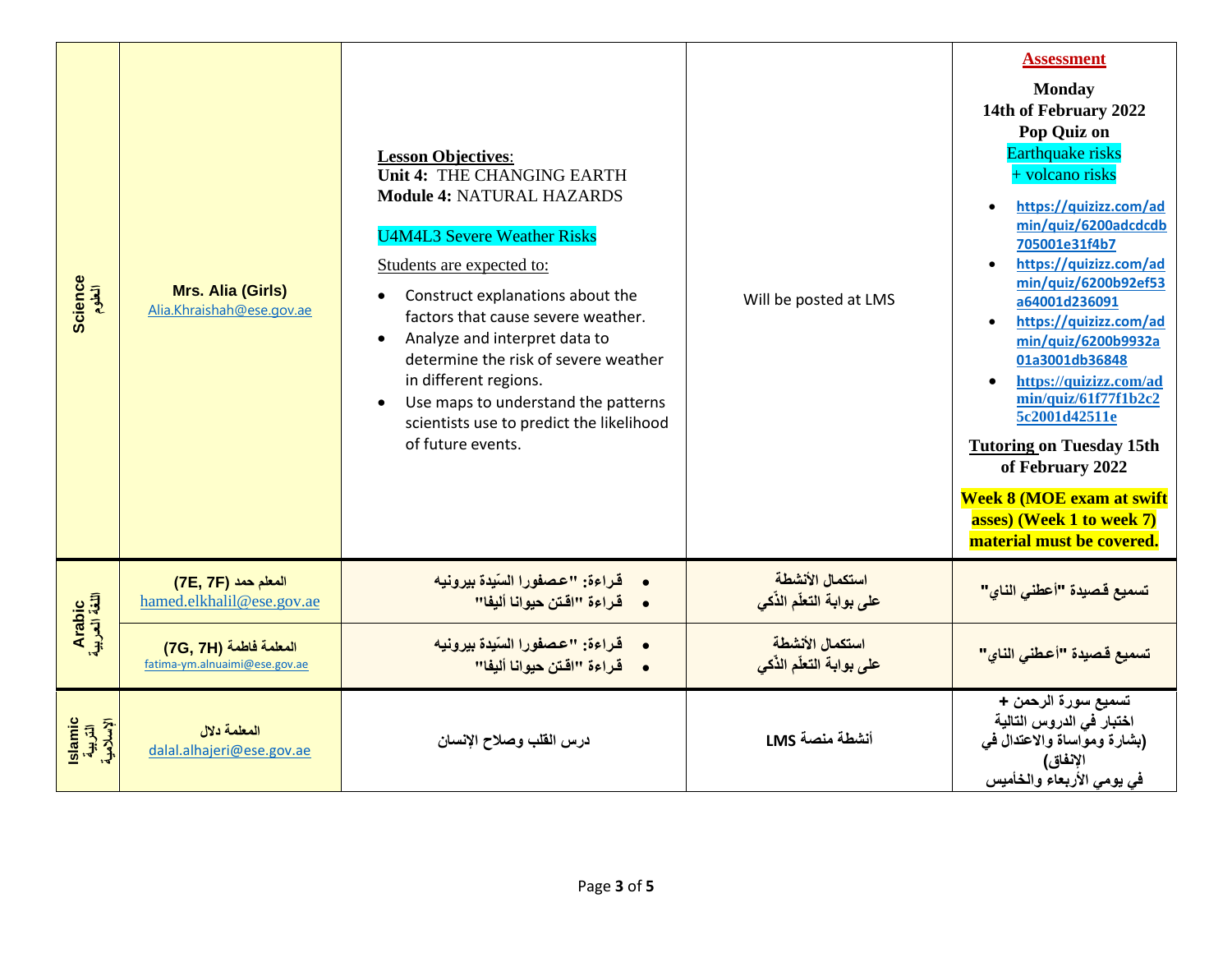| اجتماعيات وأخلاقية<br>Social Studies+<br>ME                              | المعلمة أمانى<br>amany.alkindi@ese.gov.ae               | الدرس8: العلاقات الإماراتية الأوروبية (بريطانيا)<br>$\bullet$<br>•     الدرس9: العلاقات الإماراتية الأوروبية (فرنسا)                      | حل الأنشطة الأثرائية في منصة  LMS                                                                                                                                                                                                      |  |
|--------------------------------------------------------------------------|---------------------------------------------------------|-------------------------------------------------------------------------------------------------------------------------------------------|----------------------------------------------------------------------------------------------------------------------------------------------------------------------------------------------------------------------------------------|--|
| Design &<br>Technology<br>انتصبیم وانتکنوٹوجیا                           | المعلمة نجوى (بنين)<br>najwa.alnaqbi@ese.gov.ae         | Apply appropriately named variables<br>$\bullet$<br>to represent different data types.<br>Start to create the final project.<br>$\bullet$ | <b>LMS Activities</b>                                                                                                                                                                                                                  |  |
| <b>Drama</b><br>$\sum_{i=1}^{n}$                                         | المعلم محمود صابر (بنين)<br>mahmoud.hmohamed@ese.gov.ae | القناع العجائبي للشخصيات المسرحية                                                                                                         |                                                                                                                                                                                                                                        |  |
|                                                                          | المعلمة فاتن (بنين)<br>faten.koussa@ese.gov.ae          | درس من الرومانسية الى الواقعأية                                                                                                           | البحث في الشبكة العنكبوتية عن مفهوم<br>المدرسة الرومانسية و أهأم خأصائصها الفنية<br>و فنانيها وعن مفهوم المدرسة الواقعية<br>وأهم خصائصها وفنانيها                                                                                      |  |
| Visual Art<br>الفئون البصرية                                             | المعلمة جيهان (بنات)<br>gehan.elhawy@ese.gov.ae         | من المدرسة الفنية <mark>الرومانسية</mark><br>إلى <mark>الواقعية</mark>                                                                    | بعد الاطلاع على مرفقات<br>درس طباعة الليثوغراف أو الطباعة الحجرية<br><mark>من خلال حائط الخطة LMS</mark><br>* تستخدم الطالبة وسيطين مختلفين لعمل<br><mark>رسم يحاكي أسلوب الليثو غراف</mark><br>و من ثم رفعه على حائط مقرر LMS للتقييم |  |
| Music<br>موسیقی                                                          | المعلم هاني (بنين)<br>hany.yahia@ese.gov.ae             | نشيد الأم<br>$\bullet$<br>الأوركسترا والآلات المستخدمة فيه                                                                                |                                                                                                                                                                                                                                        |  |
|                                                                          | المعلمة رحمه (بنات)<br>Rahma.Mehrez@ese.gov.ae          | الإيقاعات العربية<br>$\bullet$                                                                                                            |                                                                                                                                                                                                                                        |  |
| التربية                                                                  | <b>Mr. Wassim (Boys)</b><br>wassim.khouaja@ese.gov.ae   | <b>ATHLETICS: Relay</b>                                                                                                                   | <b>SELF LEARNING IN LMS</b>                                                                                                                                                                                                            |  |
| <b>Health &amp; Physical</b><br>Education<br>الرياضية واله<br>ءُ والصحية | <b>Ms. Rabab (Girls)</b><br>Rabeb.Garraz@moe.gov.ae     | <b>ATHLETICS</b><br>-LONG JUMP-<br><b>UNDERSTAND THE CORRECT LONG JUMP</b><br><b>TECHNIQUE FROM RUN TO LANDING</b>                        | 1- SELF LEARNING IN<br><b>LMS</b><br><b>PROJECT: LEAFLET</b><br>$2 -$<br><b>ABOUT TRACK AND</b><br><b>FIELD EVENTS</b>                                                                                                                 |  |